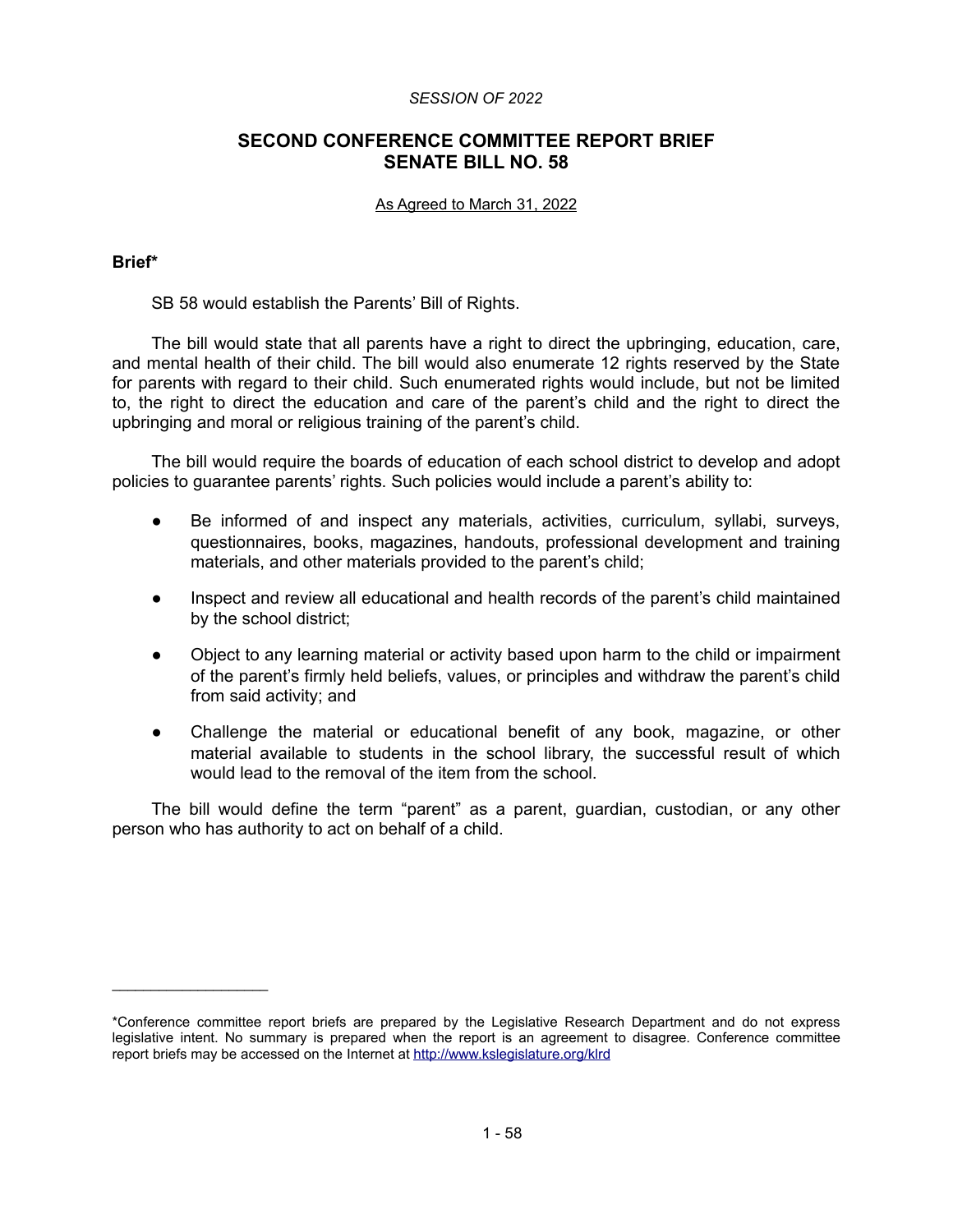## **Conference Committee Action**

The second Conference Committee agreed to remove the contents of SB 58, as amended by the House Committee on Judiciary, and insert the contents of SB 496, as amended by the Senate Committee of the Whole, with further amendments to:

- Include the right of a parent to be "informed of and inspect," rather than just "inspect," their child's curriculum, instructional material, activities and other various items; and
- Define "parent."

## **Background**

The second Conference Committee agreed to remove the contents of SB 58, as amended by the House Committee on Judiciary, regarding liens or claims against real and personal property and replace them with the contents of SB 496, as amended by the Senate Committee of the Whole regarding the Parent's Bill of Rights. [*Note*: The provisions from SB 58, as amended by the House Committee on Judiciary, were included in HB 2390, which was signed by the Governor during the 2021 Session.]

## *SB 496 (Parents' Bill of Rights)*

The bill was introduced by the Senate Committee on Education at the request of Senator Erickson.

### *Senate Committee on Education*

In the Senate Committee hearing, **proponent** testimony was provided by representatives of Americans for Prosperity – Kansas and Kansas Family Voice. The proponents generally stated the bill would codify and protect parental rights established by court rulings and federal statutes.

Written-only proponent testimony was provided by a representative of the Kansas Policy Institute.

Neutral testimony was provided by a representative of the Kansas PTA. The representative stated the organization was neutral because, while it supports parent engagement in education, it has questions and concerns regarding some aspects of the legislation.

Written-only neutral testimony was provided by a representative of the Kansas Association of School Boards.

**Opponent** testimony was provided by representatives of Game On for Kansas Schools, Immunize Kansas Coalition, Kansas Action for Children, Kansas Interfaith Action, Kansas Natural Education Association, Mainstream Coalition, and private citizens. The opponents generally stated the bill is unnecessary, as school districts and teachers are already doing much of what is required in the bill.